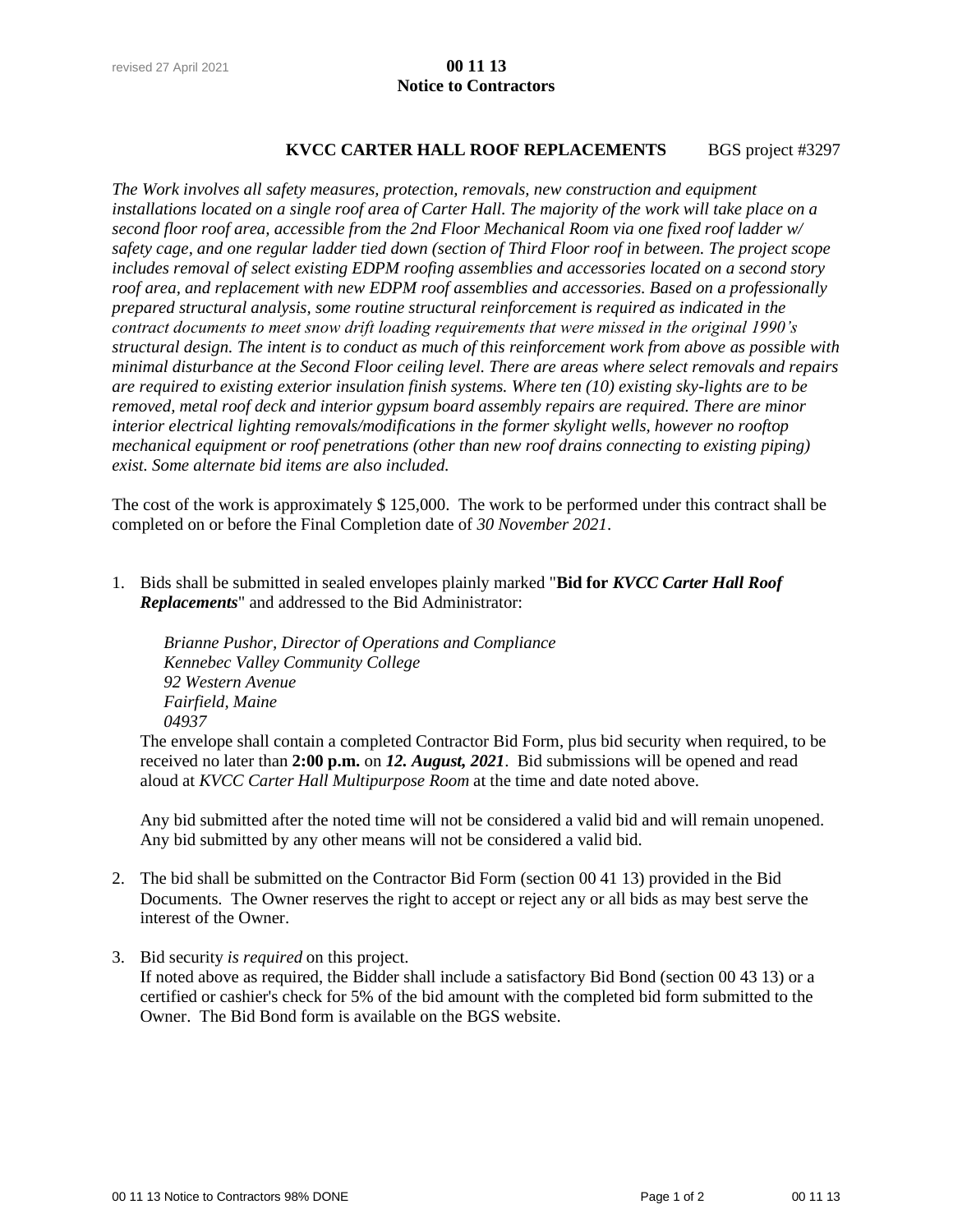### revised 27 April 2021 **00 11 13 Notice to Contractors**

- 4. Performance and Payment Bonds *are required* on this project. If noted above as required, the selected Contractor shall furnish a 100% contract Performance Bond (section 00 61 13.13) and a 100% contract Payment Bond (section 00 61 13.16) in the contract amount to cover the execution of the Work. Bond forms are available on the BGS website.
- 5. Filed Sub-bids *are not required* on this project.
- 6. There *are no* Pre-qualified General Contractors on this project. If Pre-qualified General Contractors are identified for this project, the name of each company, with their city and state, are listed below.
- 7. An on-site pre-bid conference *will* be conducted for this project. If a pre-bid conference is scheduled, it is *mandatory* for General Contractors and optional for Subcontractors and suppliers. Contractors who arrive late or leave early for a mandatory meeting may be prohibited from participating in this meeting and bidding. *The mandatory pre-bid conference will be held on 05. August, 2021 at 2:00 pm, the gathering point will be Carter Hall Multipurpose Room North Patio Entance*.
- 8. Bid Documents full sets only will be available on or about *19. July, 2021* and may be obtained *at no cost (electronic documents only)* from:

*Lewis + Malm Architecture 119 Main Street, Suite C Bucksport, Maine 04496 Telephone: 207.469.7440 Email: jim@lewisandmalm.com and charles@lewisandmalm.com*

9. Bid Documents may be examined at:

*AGC Maine Construction Summary 188 Whitten Road 734 Chestnut Street Augusta, ME 04330 Manchester, NH 03104 Phone 207-622-4741 Fax 207-622-1625 Phone 603-627-8856 Fax 603-627-4524*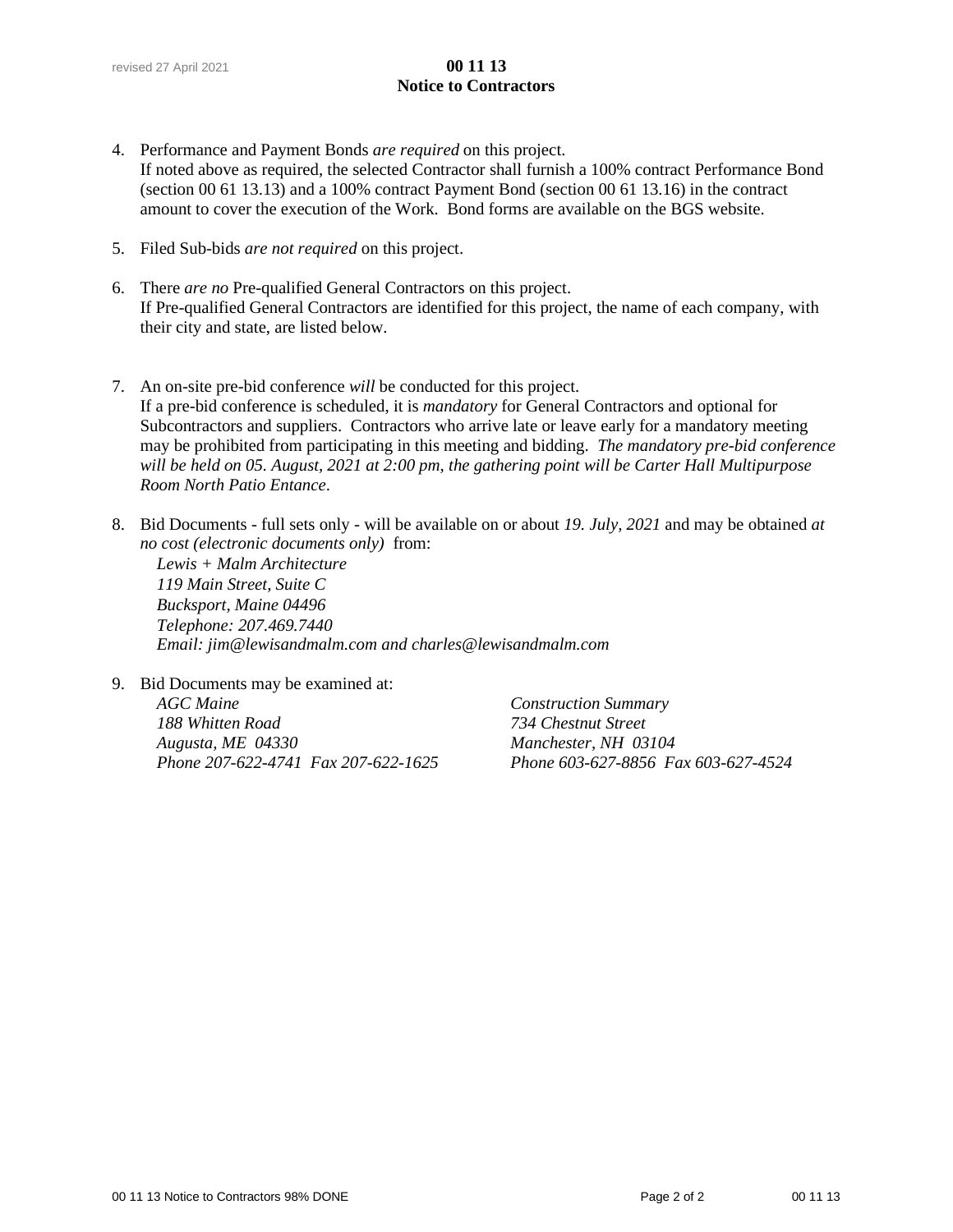Kennebec Valley Community College is conducting a competitive bid process for the CARTER HALL ROOF REPLACEMENTS PROJECT at the KVCC Campus in Fairfield, Maine. Bids will be opened and read aloud at the KVCC Carter Hall Multipurpose Room, 92 Western Avenue, in Fairfield, Maine 04937 at 2:00 p.m. on Thursday, 12. August, 2021.

The renovation project includes: select removals-, structural steel upgrades-, tapered insulation & EDPM roofing-, architectural-, EIFS repairs-, minor electrical-, minor plumbing-works, on an existing flat roof.

The detailed Notice to Contractors and Subcontractors will be on the Bureau of General Services website: [https://www.maine.gov/dafs/bgs/business](https://www.maine.gov/dafs/bgs/business-opportunities)[opportunities,](https://www.maine.gov/dafs/bgs/business-opportunities) and the KVCC website: [https://www.kvcc.me.edu/about](https://www.kvcc.me.edu/about-kvcc/overview/tenders-procurement-notices/)[kvcc/overview/tenders-procurement-notices/](https://www.kvcc.me.edu/about-kvcc/overview/tenders-procurement-notices/) on or about 19JUL2021.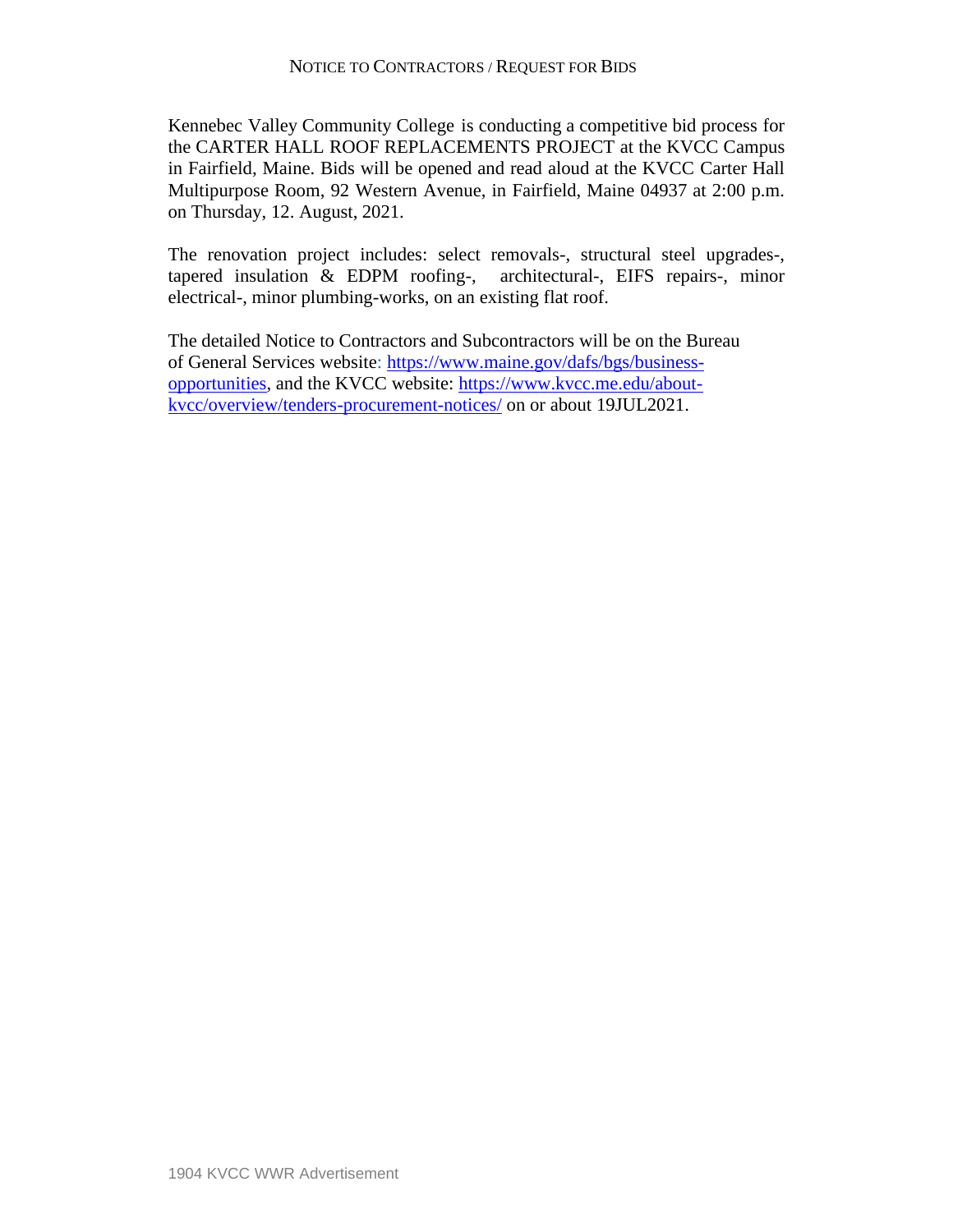

## **Reference: 2107 / KVCC CARTER HALL ROOF REPLACEMENTS PROJECT Electronic Documents**

Prospective Bidders,

Should your company wish to obtain electronic versions of the BID-DOCUMENTS (Drawings & Specifications), for the above referenced project, please sign and return a .pdf copy of the

# **NOTICE OF AGREEMENT FOR ELECTRONIC PLANS & SPECIFICATIONS by return email to:**

Jim Tatgenhorst, Architect at [jim@lewisandmalm.com](mailto:jim@lewisandmalm.com)

Upon receipt of the above mentioned completed agreement document, we will provide you with a DropBox link for downloading purposes. DropBox links cannot be forwarded.

**ADDITIONAL INFORMATION:** Please contact Jim at Lewis + Malm Architecture, 119 Main Street, Suite C, Bucksport, Maine 04416, Telephone: (207) 356-8369 (cell), for more information.